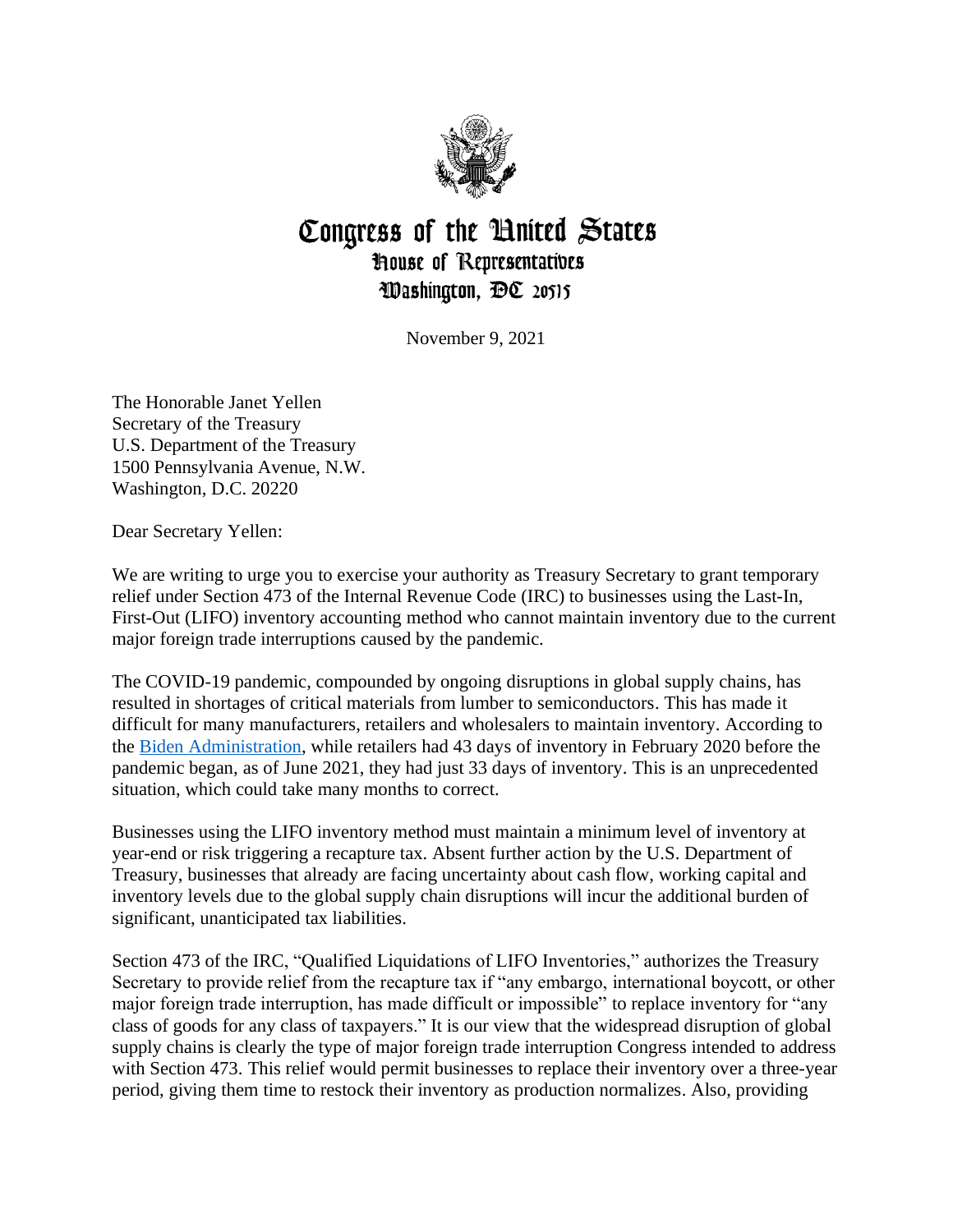businesses relief from having to pay a LIFO inventory recapture tax liability will allow them to retain earnings as they recover from the pandemic, invest in their businesses and employees and replenish inventory.

Congress enacted Section 473 precisely for the type of situation occurring right now: the unforeseen and dire consequences of a worldwide pandemic, as well as a supply chain crisis, which is significantly interrupting global commerce. We urge you to grant Section 473 relief at the soonest opportunity to provide relief to businesses using LIFO, so that they can retain their employees and protect local communities from the harmful ripple effects of these problematic circumstances.

Sincerely,

Panil J Kelle

Daniel T. Kildee Jodey C. Arrington MEMBER OF CONGRESS MEMBER OF CONGRESS

Earl Blumenauer MEMBER OF CONGRESS

 $\frac{1}{s}$ 

 $\frac{1}{s}$ 

Suzanne Bonamici MEMBER OF CONGRESS

 $\frac{1}{s}$ 

Brendan F. Boyle MEMBER OF CONGRESS

 $\frac{1}{s}$ 

Anthony G. Brown MEMBER OF CONGRESS

 $\sqrt{s/}$ 

Julia Brownley MEMBER OF CONGRESS

 $\frac{|S|}{|S|}$ 

Matt Cartwright MEMBER OF CONGRESS

 $\frac{1}{s}$ Mark Amodei MEMBER OF CONGRESS

 $\frac{1}{s}$  /s/ $\frac{1}{s}$ 

Jake Auchincloss MEMBER OF CONGRESS

 $\frac{1}{s}$ 

Cindy Axne MEMBER OF CONGRESS

 $\frac{1}{s}$ 

Joyce Beatty MEMBER OF CONGRESS

 $\frac{1}{s}$ 

Don Beyer MEMBER OF CONGRESS

 $\frac{1}{s}$ 

Sanford D. Bishop, Jr. MEMBER OF CONGRESS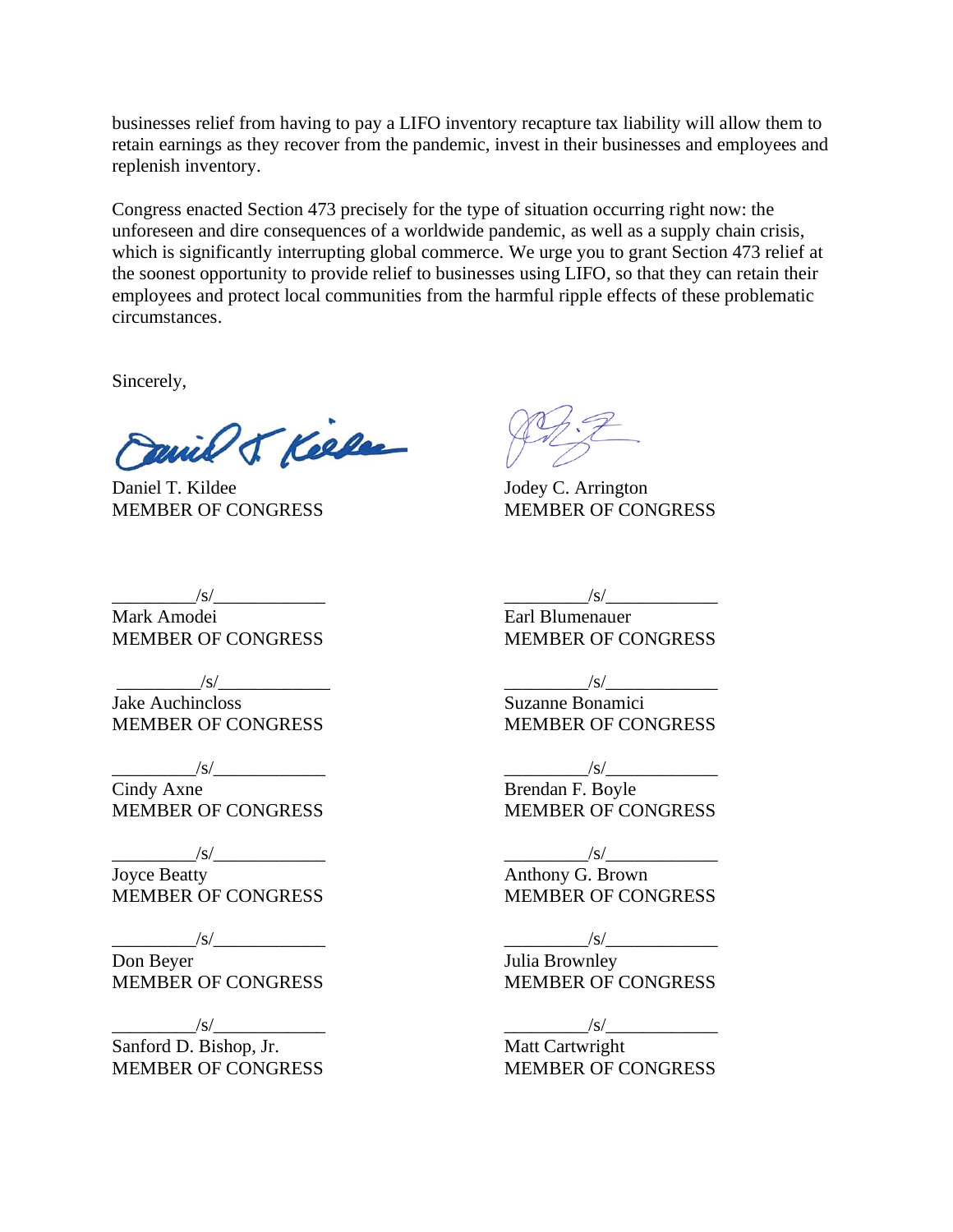$\sqrt{s/2}$ 

Jim Cooper MEMBER OF CONGRESS

 $\frac{1}{s}$ 

J. Luis Correa MEMBER OF CONGRESS

 $\sqrt{s/2}$ Angie Craig MEMBER OF CONGRESS

 $\frac{1}{s}$ Charlie Crist MEMBER OF CONGRESS

 $\frac{1}{\sqrt{S}}$ Madeleine Dean MEMBER OF CONGRESS

 $/\mathrm{s}/$ Peter DeFazio MEMBER OF CONGRESS

 $\frac{1}{s}$ Antonio Delgado MEMBER OF CONGRESS

 $/\mathrm{s}/$ Debbie Dingell MEMBER OF CONGRESS

 $\sqrt{s/2}$ Mike Doyle MEMBER OF CONGRESS

 $\frac{1}{s}$ Tom Emmer MEMBER OF CONGRESS

 $\frac{1}{s}$ 

Ron Estes MEMBER OF CONGRESS  $\frac{1}{s}$ 

Dwight Evans MEMBER OF CONGRESS

 $\frac{1}{s}$ 

A. Drew Ferguson, IV MEMBER OF CONGRESS

 $\sqrt{s/}$ 

Michelle Fischbach MEMBER OF CONGRESS

 $\frac{1}{s}$ 

Chuck Fleischmann MEMBER OF CONGRESS

 $/\mathrm{s}/\mathrm{s}$ 

Vicente Gonzalez MEMBER OF CONGRESS

 $/s/$ 

Josh Gottheimer MEMBER OF CONGRESS

 $\frac{1}{s}$ 

Jim Hagedorn MEMBER OF CONGRESS

 $\sqrt{s}/$ 

Brian Higgins MEMBER OF CONGRESS

 $\frac{1}{s}$ Chrissy Houlahan MEMBER OF CONGRESS

 $\frac{1}{s}$ 

Bill Huizenga MEMBER OF CONGRESS

 $/\mathrm{s}/$ 

Sara Jacobs MEMBER OF CONGRESS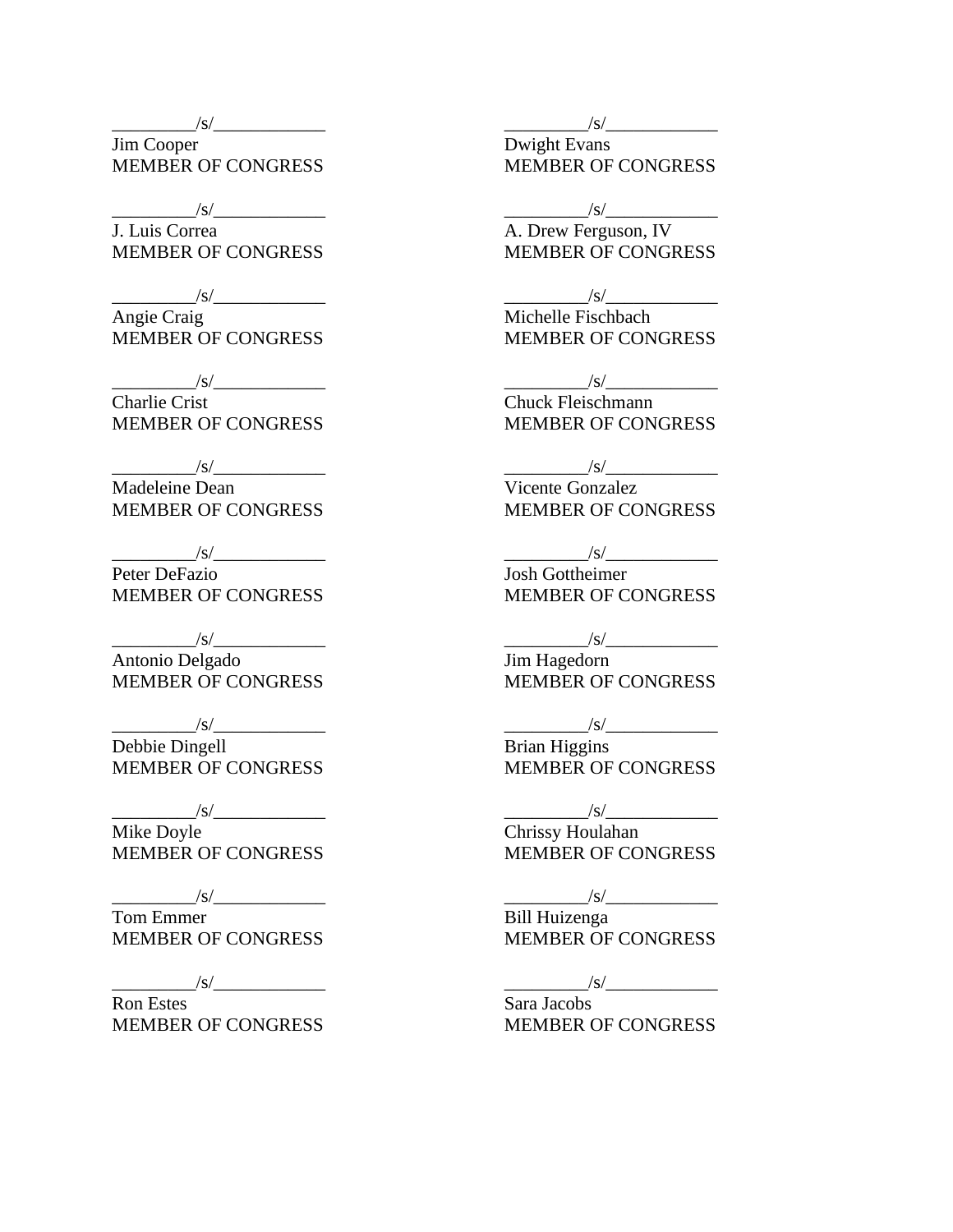$\sqrt{s/2}$ 

Chris Jacobs MEMBER OF CONGRESS

 $\frac{1}{s}$ /s/ $\frac{1}{s}$ 

David P. Joyce MEMBER OF CONGRESS

 $\frac{1}{s}$ John Joyce, M.D. MEMBER OF CONGRESS

 $\frac{1}{s}$ Marcy Kaptur MEMBER OF CONGRESS

 $\sqrt{s/}$ 

Mike Kelly MEMBER OF CONGRESS

 $/\mathrm{s}/$ Derek Kilmer MEMBER OF CONGRESS

 $\sqrt{s/$ 

Young Kim MEMBER OF CONGRESS

 $\frac{1}{s}$ 

Ron Kind MEMBER OF CONGRESS

 $\sqrt{s}/\sqrt{s}$ 

Raja Krishnamoorthi MEMBER OF CONGRESS

 $\frac{1}{s}$ 

Ann McLane Kuster MEMBER OF CONGRESS

 $/\mathrm{s}/\mathrm{s}$ 

Darin LaHood MEMBER OF CONGRESS  $\frac{1}{s}$ 

Doug LaMalfa MEMBER OF CONGRESS

 $\frac{1}{s}$ 

Doug Lamborn MEMBER OF CONGRESS

 $\frac{|s|}{s}$ 

Brenda L. Lawrence MEMBER OF CONGRESS

 $\frac{1}{s}$ 

Tracey Mann MEMBER OF CONGRESS

 $\frac{1}{s}$ 

Kathy Manning MEMBER OF CONGRESS

 $\sqrt{s/}$ 

Lucy McBath MEMBER OF CONGRESS

 $\frac{1}{\sqrt{S}}$ 

Betty McCollum MEMBER OF CONGRESS

 $\frac{|s|}{s}$ 

David B. McKinley, P.E. MEMBER OF CONGRESS

 $\frac{1}{s}$  /s/ $\frac{1}{s}$ Carol D. Miller

MEMBER OF CONGRESS

 $\frac{|s|}{\sqrt{2\pi}}$ 

John R. Moolenaar MEMBER OF CONGRESS

 $\frac{1}{s}$ 

Alex X. Mooney MEMBER OF CONGRESS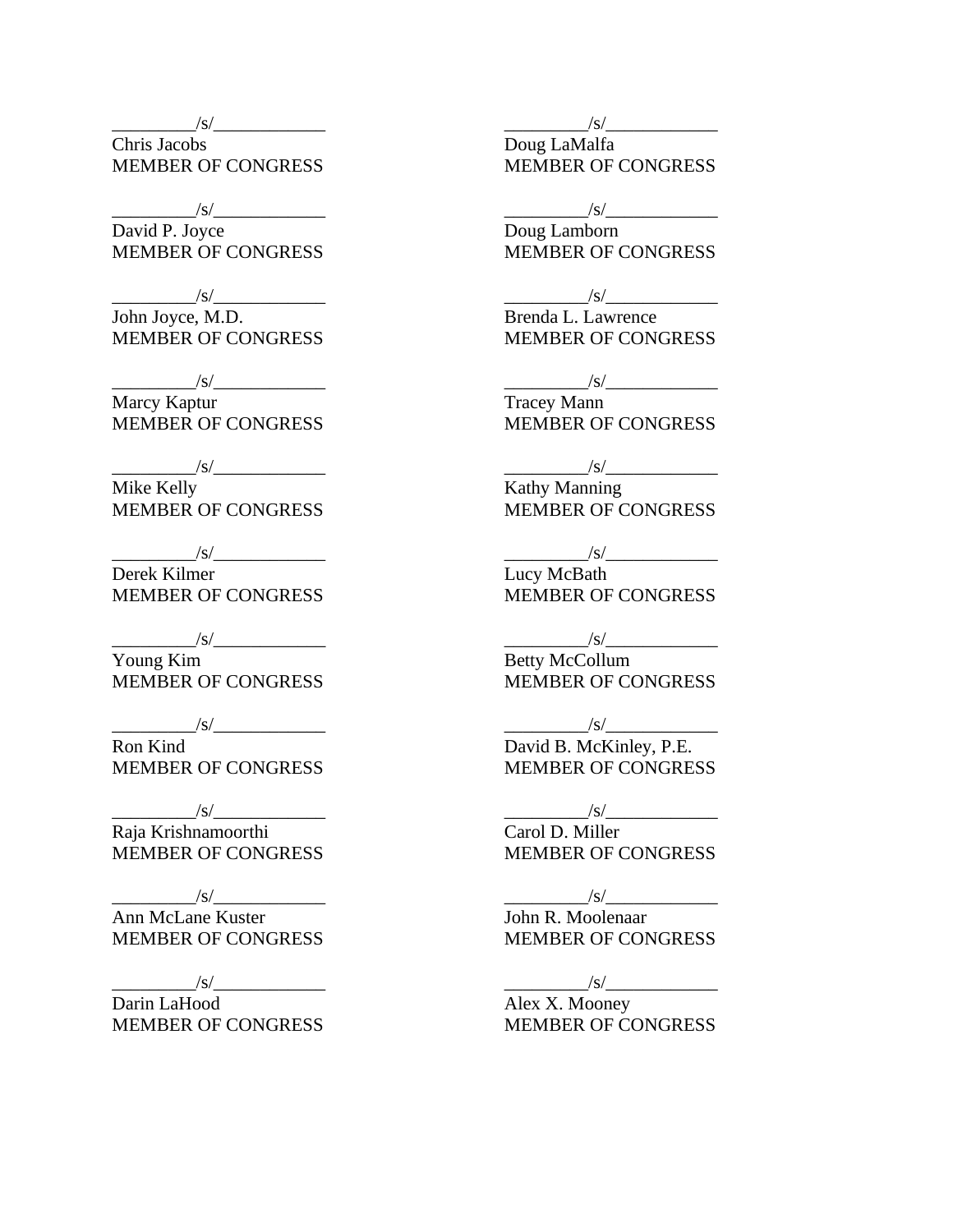$\sqrt{s/2}$ 

Joseph D. Morelle MEMBER OF CONGRESS

 $\frac{1}{s}$ 

Frank J. Mrvan MEMBER OF CONGRESS

 $\sqrt{s/}$ Tom O'Halleran MEMBER OF CONGRESS

 $\sqrt{s/$ Jimmy Panetta MEMBER OF CONGRESS

 $\sqrt{s/2}$ 

Chris Pappas MEMBER OF CONGRESS

 $\sqrt{s}/$ Bill Pascrell, Jr. MEMBER OF CONGRESS

 $\sqrt{s}/$ Scott H. Peters MEMBER OF CONGRESS

 $/\mathrm{s}/$ Dean Phillips MEMBER OF CONGRESS

 $\frac{1}{s}$ /s/ $\frac{1}{s}$ Kathleen M. Rice MEMBER OF CONGRESS

 $\sqrt{s/2}$ Mike D. Rogers MEMBER OF CONGRESS

 $\sqrt{s/2}$ 

Deborah K. Ross MEMBER OF CONGRESS  $\frac{|s|}{\sqrt{2\pi}}$ 

C. A. Dutch Ruppersberger MEMBER OF CONGRESS

 $\frac{1}{s}$ 

Tim Ryan MEMBER OF CONGRESS

 $\frac{1}{s}$ 

Mary Gay Scanlon MEMBER OF CONGRESS

 $\frac{1}{s}$  /s/ $\frac{1}{s}$ 

Kurt Schrader MEMBER OF CONGRESS

 $\frac{|s|}{|s|}$ 

David Schweikert MEMBER OF CONGRESS

 $/\text{S}/\text{I}$ 

David Scott MEMBER OF CONGRESS

 $\frac{1}{\sqrt{S}}$ 

Brad Sherman MEMBER OF CONGRESS

 $/\mathrm{s}/$ 

Jason Smith MEMBER OF CONGRESS

 $\frac{1}{\sqrt{S}}$ Lloyd Smucker MEMBER OF CONGRESS

 $\frac{1}{s}$ 

Greg Stanton MEMBER OF CONGRESS

 $\frac{1}{s}$ 

Pete Stauber MEMBER OF CONGRESS